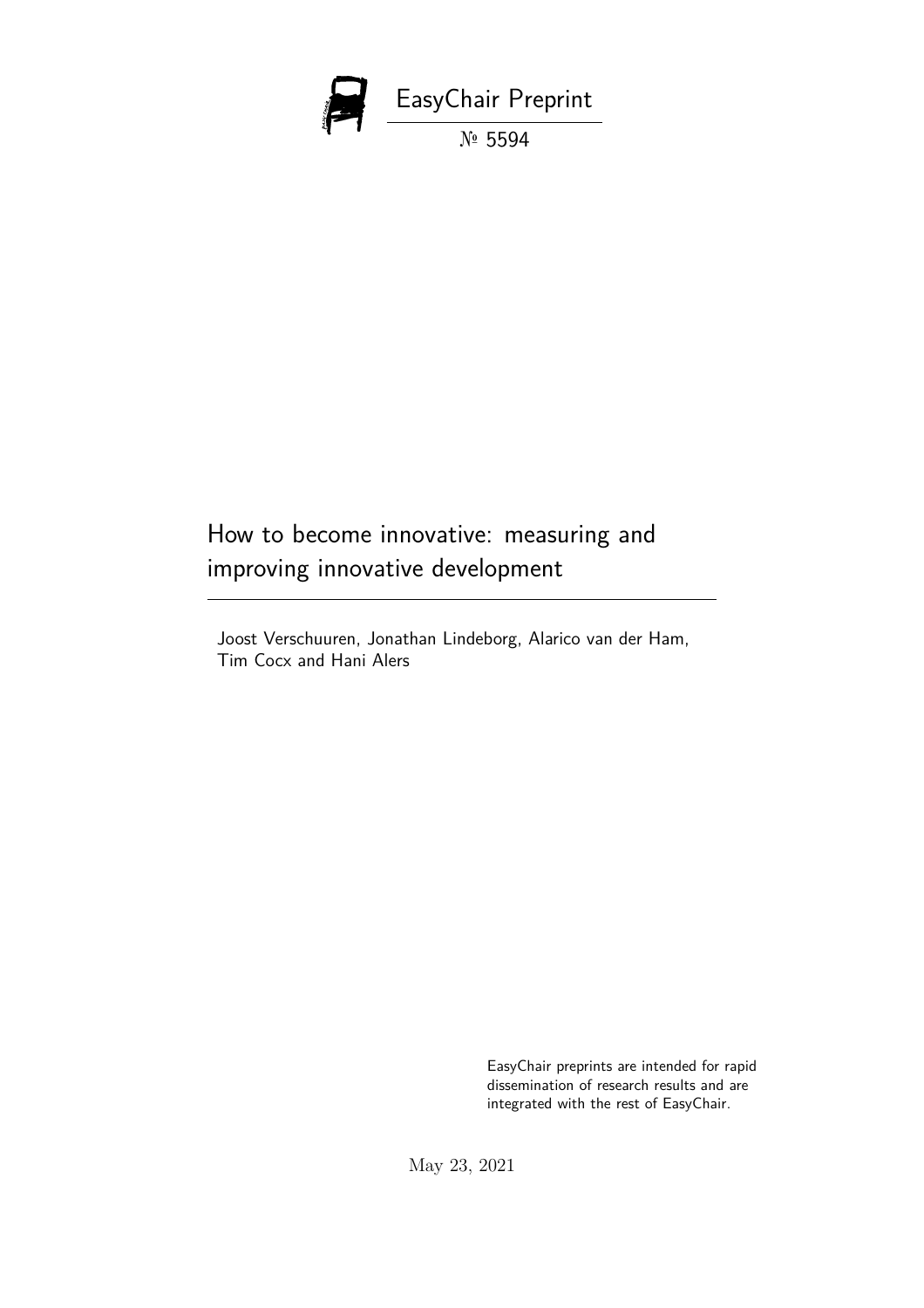# **How to become innovative: measuring and improving innovative development**

A case study on the innovative development program at The Hague University of Applied Sciences

Joost Verschuuren The Hague University of Applied Sciences The Hague, Netherlands J.J.M.Verschuuren@student.hhs.nl

> Tim Cocx The Hague University of Applied Sciences Zoetermeer, Netherlands T.COCX@HHS.nl

Jonathan Lindeborg The Hague University of Applied Sciences The Hague, Netherlands J.G.Lindeborg@student.hhs.nl

Alarico van der Ham The Hague University of Applied Sciences The Hague, Netherlands A.K.B.Hamvander@student.hhs.nl

Hani Alers The Hague University of Applied Sciences Zoetermeer, Netherlands HAL@HHS.nl

# **ABSTRACT**

Innovative development is a program that is given at The Hague University of Applied Sciences. This program teaches students to become more innovative. This article will look into the current approach and measure the growth in innovativeness of the students over the years. This was measured with a survey, based on the Berkeley innovation index. The results from the survey were calculated and scored based on eight factors. The innovative development program was compared with another program called information security management. These programs are from the same faculty. The information security management program did not show significant growth over the years in innovation. The innovative development program had resulted in a significant growth in innovativeness over the years. Some of the factors could be improved to increase the effectiveness of the innovative development program.

#### **1. Introduction**

#### **1.1 Innovative mindset**

Innovation has become increasingly more important in the 21st century. However, innovation has been an important activity through the ages as it helps with the advancement of humankind. An important factor when trying to be innovative is to have an innovative mindset [1]. Is it possible to gain or improve an innovative mindset? Research shows that it is possible to change and train your mindset [2]. However, it is very difficult as the human brain will resist a change of mindset. There are indications that this can be overcome with a lot of practice. Most of the time creativity and innovation are seen in combination, but there are a lot of factors to consider when talking about innovation. The use of an innovative mindset and behaviour will give every individual the opportunity to demonstrate an innovative performance and provides a competitive advantage [5].

There has been a long debate about whether innovators are born or made. Social cognitive theorists place greater weight on social learning others, trait theorist, and assume that innovators are born innovators [6]. An individual's 'mindset' comprises knowledge, beliefs, attitudes, values shaped in response to social contexts and influenced by emotions and feelings. Together they direct the individual's behaviour. The social cognitive theorists assume that behaviours, beliefs, attitudes, values and skills may be learnt. This suggests that it should be possible to teach innovativeness. For this reason, The Hague university of applied sciences (THUAS) is trying to include programs that teaches innovativeness.

# **1.2 Innovative Development program**

Currently, there is a program called innovative development (ID) at THUAS. It prepares students for innovative jobs such as working in a R&D department. The program struggles with teaching innovation as the method lacks a way of measuring progress. The current approach of the program is to give the students projects and challenge them to complete the project as innovative as possible. The aim of this approach is to improve the innovativeness of the students.

#### **1.3 Goal of the research**

There is a gap between theoretical approaches found in innovation and how these approaches can be put into practice. THUAS would like to train the students to become innovative professionals, but they also want to understand more on how they can measure the growth of innovativeness of the students. Findings from the literature survey show that there are multiple factors that need to be taken into consideration when trying to improve or gain an innovative mindset such as, innovative environment, personality attributes, education and mindset [3]. These elements have provided multiple methods to train an innovative mindset. Trying to change a person's mindset, or way of thinking and doing things, is hard, because the human brain mounts a resistance against these changes. Innovation is a complex subject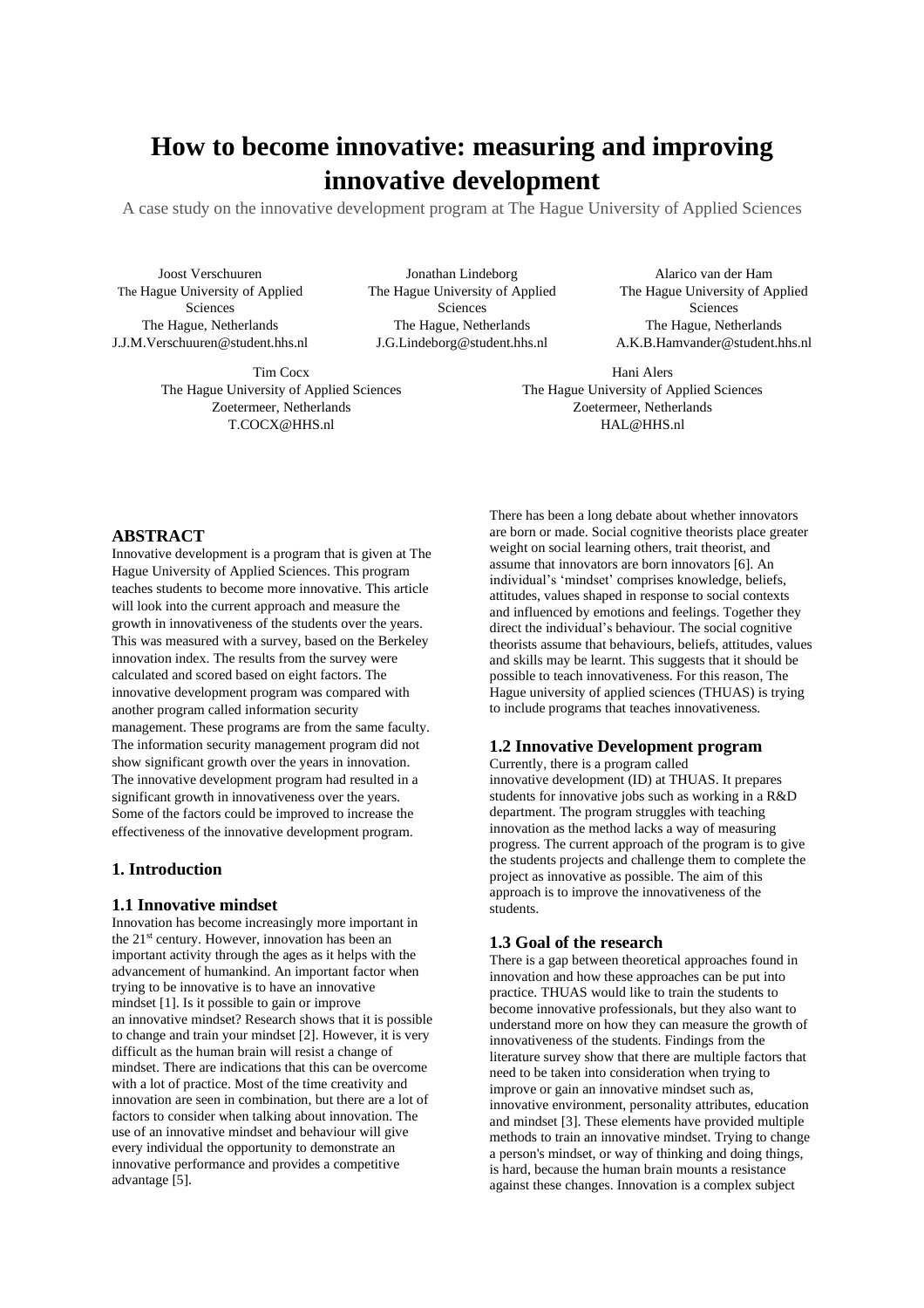that requires different approaches to support the development of innovative skills [4].

The goal of this research is to study if the current approach of the Innovative Development program is effective and to analyse if there is a way to improve the Innovative Development program. This study will focus on a tool called the Berkeley innovation index (BII) [7]. This index will be used to measure the progress of the development of innovativeness skills of students and to measure how the ID program is currently improving the students' innovation. The score is determined by eight factors from the BII. The results of the measurements will be used to determine which aspects of the program can be improved and be used to write a recommendation to THUAS. There will also be a literature research on how to improve the factors of the BII survey.

## **2. Methodology**

## **2.1 research methods**

To examine the effectiveness of the current approach for the ID program, a survey based on the BII [7] was used. This was done to measure the growth of innovativeness. Two groups of students were included in this study. Students from the first, second and third years, who participate in the ID program, were compared to a control group of students from the Information Security Management (ISM) program. The two programmes ISM and ID have students that study in the same faculty (IT&Design) and are studying at the same location in Zoetermeer THUAS. The students from the ISM program were chosen because they form the closest available control group with persons from the same school.

The methodology of the BII survey consists of different approaches of innovation and it measures how the students apply these approaches in their own life cycle.

## **2.2 Berkeley innovative index**

The results of the BII survey contain eight factors. These factors are scored from 0 to 100, the higher the score the better. These results make it possible to identify which factors are currently lacking in the ID program. The methods to improve these factors will be done by literature research. This will give some knowledge on

how the factors can be improved, but the effectiveness still needs to be tested. The average score in the BII is called the Personal Innovation Mindset Level (PIML) [7]. To accommodate the survey for students instead of business people, some changes were made to the survey. Some questions needed different interpretations as most students don't work at a firm yet. For this reason, firm was changed to classroom. However, this did not change the answers the participants could give.

# **3. Results**

#### **3.1 Participants**

There were 84 students from THUAS that filled in the survey. Participants were from both the ID program and ISM Program. The total participants who filled in the survey were divided by 29 students from the ID program and 55 from the ISM program completed the survey.

## **3.2 Results analysis**

Figure 1 shows that in the trend line in the ID program is steeper than the trend line in the ISM study. The steeper the line, the greater the growth in the score between the years. Figure 1 shows the average score of the studies over the years. The ID score is higher in each year compared to the average of the ISM years. It shows that the first and the third year of the PIML scores are higher than year two. Only in the third year there is a clear difference between the studies. All the third year ID student score higher that the third year ISM students.

## **3.3 Statistical analysis**

To measure the growth in the different years, an Independent Sample T-test was applied. This test measured if there was a significant difference between the years one and three of each study. The statistical analysis showed that there was a significant difference in the PIML scores between the first year ID (M=73.56, SD=4.00) and third year ID (M=80,49, SD=3.13) programs; with t  $(15) = -3.66$ ,  $p = 0.002$ . There was no significant difference in the scores of the first year of the ISM (M=68.78, SD=9.63) and the third year ISM  $(M=70.09, SD=4.93)$  program; t  $(8) = -0.22, P= 0.83$ .



Figure 1. Graph showing the average PIML score of the two studies. The lines show a linear growth. The whiskers show the **standard error.**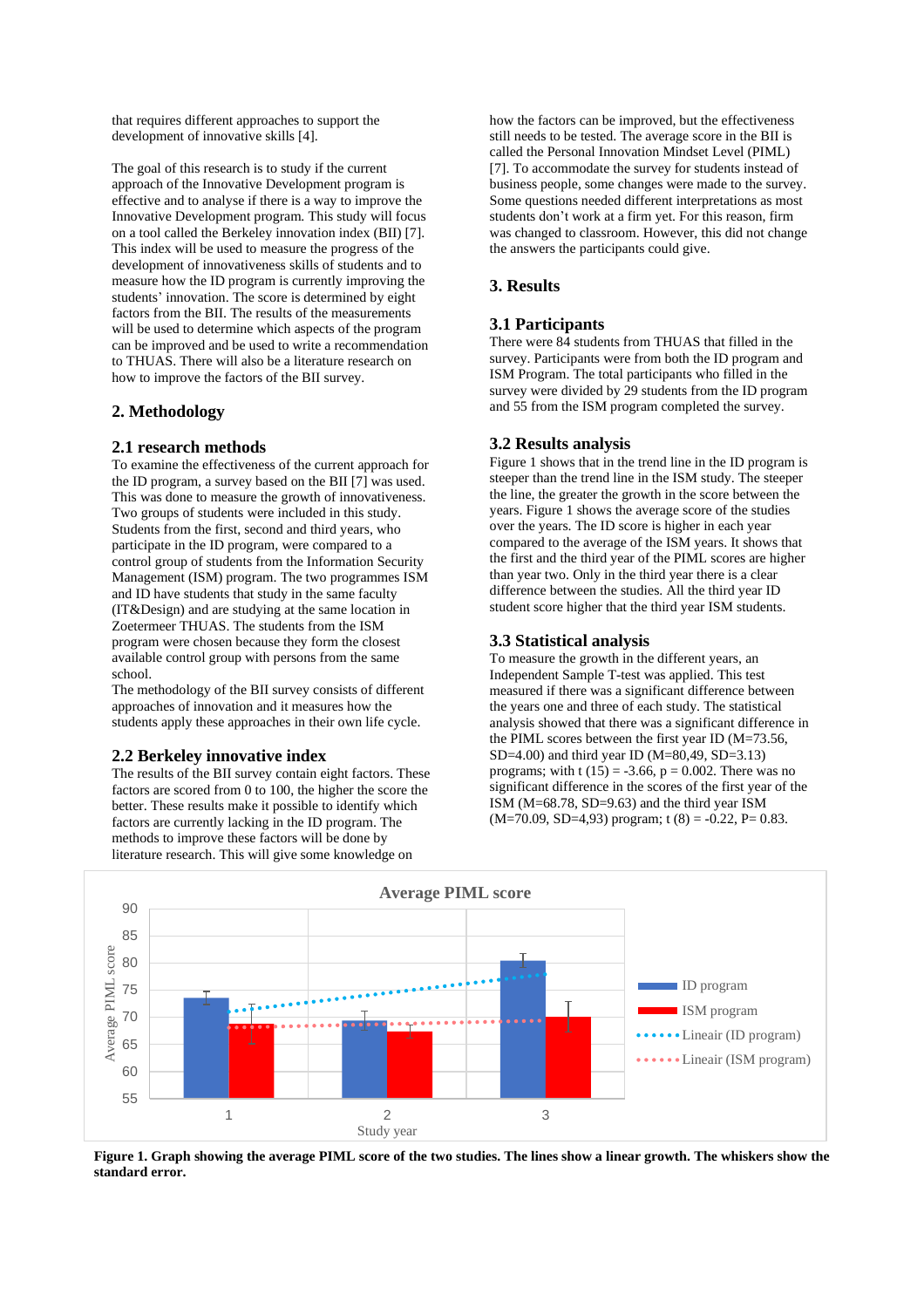The results show that the current approach of the innovative development program is working effectively. By giving the students innovative projects to work on, it helps them to train their mindset to become more innovative.

# **4. The ID program**

#### **4.1 Factor performance ID program**

The eight factors were also measured for each student that filled in the survey. This was done to analyse which factors were scored higher by the ID students and on which factors they scored lower. This is important as it will determine what factors should be focused on during the ID program. As seen in Figure 2, the three lowest factors are innovation zone, trust and comfort zone. Therefore, it is recommended to put more focus on the three lowest factors, as the other factors all score above 70.



**Figure 2, this graph visualizes the average factors from the BII. The whiskers show the standard**

# **4.2 Improving innovation in the ID program**

# **4.2.1 How to improve or gain an innovative mindset?**

Now that we know how the ID performs on each factor, it is interesting to learn how to improve these factors. The results of the BII survey provided us with eight categories: trust, resilience, diversity, belief, perfection collaboration, comfort zone and innovation zone. These categories were analysed for factors that could help to improve the innovativeness of a person. These factors are explored further below.

# **4.2.2 Trust**

Findings show that the first step to improve trust is by accepting fear. Secondly by learning to appreciate yourself and others. Thirdly, learn to trust yourself and have self-confidence. Fourthly, become more curious about yourself and lastly, take small steps [15].

#### **4.2.3 Resilience**

Research suggests that resilience could help someone to become stronger, especially in difficult times. Research also suggests that being resilient could give individuals the ability to tackle setbacks and have the best chance at succeeding. Therefore, focus on developing an environment where everyone feels safe and supported. Encourage others to try new things and emphasise the growth and learning opportunities they are presented with when they fail or make a mistake. Being able to learn from mistakes and challenges in a place where each individual feel supported and encouraged will build their confidence, self-belief and resilience [13].

#### **4.2.4 Diversity**

Findings show that it is commonly believed that 'diversity of the people' stimulates creativity. However, from a practitioner's point of view 'diversity of the mind' of the participants is the real key to creativity. It is important to interact with people different from yourself, as you might get different ideas or methods when you are working with people who do things different than you[11].

# **4.2.5 Belief**

A paper has posed an argument for development of selfbelief including aspects of belief in ability and environment in context [14]. The end point of this development is viewed as a student/graduate able to enact understanding and skills through:

Belief that their ability can be developed and improved to allow for attainment of their goals.

- Belief in their ability to plan and execute action to achieve their goals.
- Belief that the environment/context will allow for goal attainment.

To take belief in one's ability and perceived control is a powerful combination in enabling use of skills and understanding to achieve success [14].

#### **4.2.6 Perfection**

Findings suggest that perfection is a hard subject because it is not always feasible to make things perfect, therefore there are some steps you could take to improve your way of working without becoming a perfectionist.[10]

- Step 1: Set high standards for yourself but give yourself a break. A good rule of thumb is to aim for 80-90% of your max.
- Step 2: Be sure to acknowledge the good parts of your performance. No matter how many mistakes you may have made, few performances are completely devoid of positives. Don't fail to notice what you did well.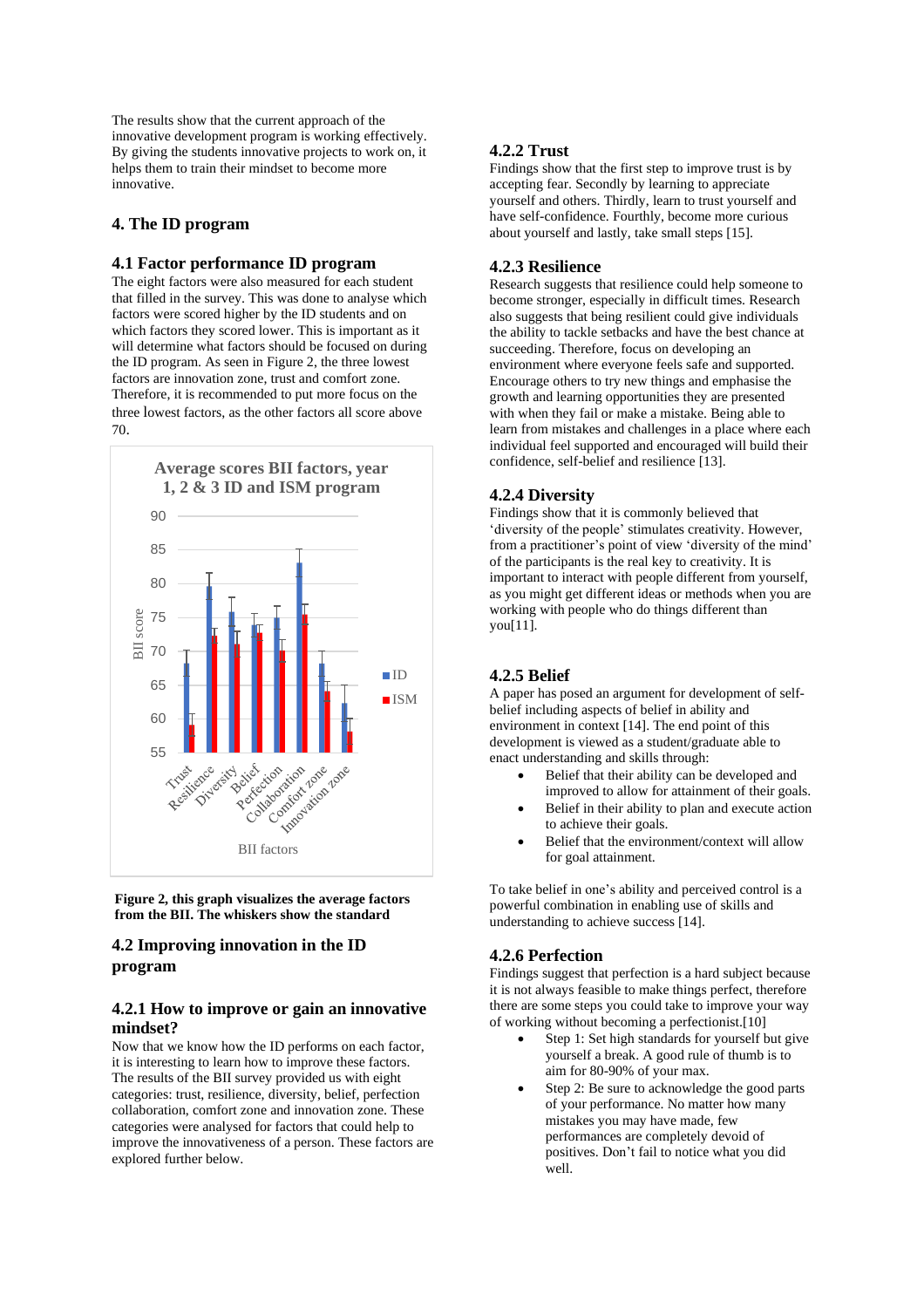- Step 3: Give yourself some credit. If you do a great job, give yourself a 'pat on the back'. Don't tell yourself you were just lucky.
- Step 4: Take talent off the table. If you do make mistakes, avoid assuming that this means you're not talented enough.

#### **4.2.7 Collaboration**

Collaboration is the "mutual engagement of participants in a coordinated effort to solve a problem together." [8] Research shows that collaborative actions are often described as interactive, interdependent, negotiation and shared goals. The efficiency of collaboration is based on multiple factors such as: student characteristics, group composition, and task characteristics. To improve the chances of a better collaboration, participants should be encouraged to communicate, coordinate, resolve conflicts, make decisions together, solve problems and to negotiate. These actions emphasize the qualities that should be trained for collaboration. Such as providing an elaborate explanation, asking direct and specific questions and responding appropriately.

#### **4.2.8 Comfort zone**

As quoted in Bardwick, Yerkes and Dodson were the first to investigate the impact of 'anxiety' on performance in their 1907 experiment [16]. They found that anxiety improves performance until a certain optimum level of arousal has been reached. Beyond that point, performance deteriorates as higher levels of anxiety are attained. This result points directly to the conclusion that increasing anxiety will boost performance and that too much anxiety will decrease performance. They could conclude that either case will cause the subject to move out of their comfort zone. Learning to control your anxiety levels will improve your performance.

#### **4.2.9 Innovation zone**

The physical space in which individuals work matters for both efficacy and efficiency. Smart workspace design can improve the way in which individuals communicate and coordinate their efforts. Findings suggest that it is important that the innovation zone is adequate to host all the different requirements for activities that are associated with innovation. For example, some activities demand paying attention with all of one's senses to understand motivations and behaviours of target customers, while other activities require the quiet and thoughtful search for patterns and other activities require to collaborate with small groups [9]. For this reason, one should prepare the workspace according to the activities that will be done.

#### **5. Discussion**

We found that there is a significant difference between year one and three in the ID program. That means, over the years, students get significantly more innovative by following the ID program. Contrary to the ID program, the ISM program doesn't show any significant growth.

There are lower PIML scores in the second year compared to the other years. This might be explained by the late start of the ID program by some students in the second year, thus without an early innovative training

prior to their second study year. To further investigate this, it would be useful to study the results in students that follow the ID program from year one till year three and to measure their growth in innovative skills. This however will require a three year long study period.

The results of the BII scores provide a basis for recommendations. These recommendations provide tips on how to improve each factor the BII measures. These tips vary in effectiveness based on personality [4].

The execution of this research was limited by the global COVID-19 pandemic; therefore, no human interaction was possible. The students that had fill in the survey were getting online education. The results of the survey might have been different if there had been no pandemic or social distancing.

This research only looked at the ID program of THUAS. It might be interesting to also analyse the approach to teaching innovativeness by other schools in the country. These comparisons could provide further insight on how to improve innovativeness.

#### **6.Conclusion**

According to the results, the current approach of the ID program is effective in teaching innovation. The difference between the ISM program and ID programs suggests that participation in the ID program could help you to become more innovative. The ISM students' growth was a lot less than the students that followed the ID program.

However, there are three factors: trust, belief and innovation zone where ID students scored the lowest. This suggests that THUAS can focus on these factors to further increase the innovative skills of students of the IT&Design faculty.

#### **References**

[1] Koellinger, P. (2008). Why are some entrepreneurs more innovative than others? Small Business Economics, 31(1), 21–37. <https://doi.org/10.1007/s11187-008-9107-0>

[2]Paxton, D., & Suzanne Van Stralen, S. (2015). Developing Collaborative and Innovative Leadership: Practices for Fostering a New Mindset. The Journal of Leadership Education, 14(4), 11–25. <https://doi.org/10.12806/v14/i4/i1>

[3]Vlăsceanu, C. F., & Tigu, G. (2020). An Empirical Study: Training, Education and other Determinants Related to the Development of a Growth and Innovative Mindset - Essential in a Sustainable Business Context. Proceedings of the International Conference on Economics and Social Sciences, 313–322. <https://doi.org/10.2478/9788395815072-034>

[4]GASPERSZ, J. (2014). Building an innovation mindset. European Business Review. [https://www.jeffgaspersz.com/dl-25338-1-](https://www.jeffgaspersz.com/dl-25338-1-53901/download/building_an_innovation_mindset) [53901/download/building\\_an\\_innovation\\_mindset](https://www.jeffgaspersz.com/dl-25338-1-53901/download/building_an_innovation_mindset)

[5]Voogel, M (2018). Entrepeneurscan: Innovative mindset; creativity in business, innovation, and how to